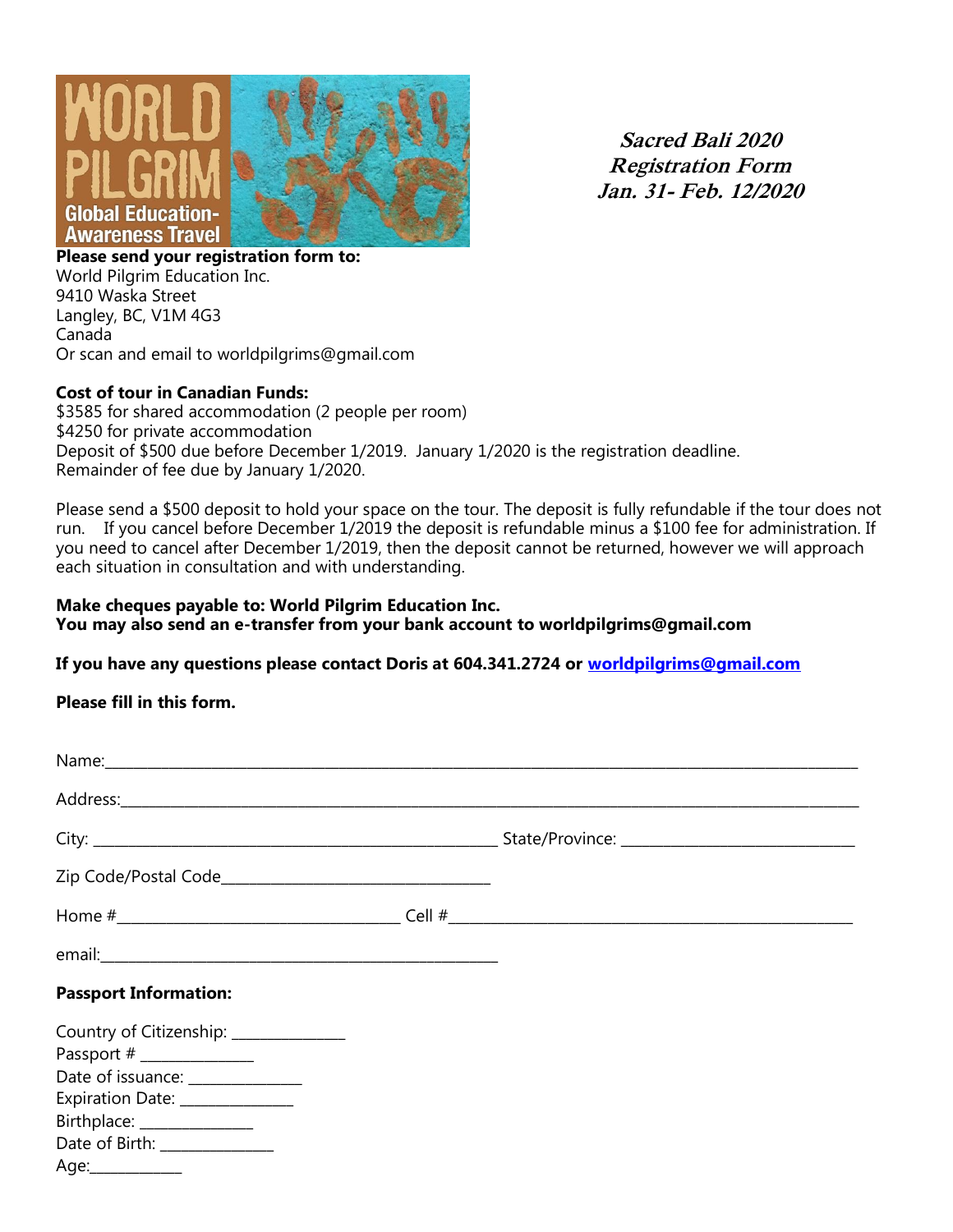Gender: M / F / T (please circle one)

What are your objectives/hopes for this travel experience?

Share with us, a little about yourself….job, hobbies, favorite things, family etc. (use back of page if you wish)

Do you feel confident that you are in good physical condition to be able to handle the challenges of this journey? Any concerns you may have?

#### **MEDICAL INFORMATION:**

The following information is confidential to the World Pilgrim Staff. We ask you to assess your health in light of the demands of this type of traveling experience and so that in case of emergency we have information about you that we can share with medical staff if you are unable to do so.

Bloodtype: \_\_\_\_\_\_\_\_\_\_\_\_

Do you suffer from any of the following conditions?

\_\_\_ Epilepsy \_\_\_ emphysema \_\_\_ High blood pressure \_\_\_ heart condition \_\_\_ Diabetes

\_\_\_ shortness of breath \_\_\_ Back problems or injuries \_\_\_ asthma (what kinds?) \_\_\_ cancer

\_\_\_sleeping disturbance \_\_\_ allergies (what kinds?)

Other concerns? Please list

Do you snore? Yes / No

Do you smoke? Yes / No

Do you carry any medication (other than for diarrhea or upset stomach)? If so, please specify names, doses, conditions which they treat, and possible side effects….

Do you have any dietary restrictions, special diet or vegetarian? Please specify.

In case of illness or emergency, please notify (please share someone who knows you well and who will be accessible during this trip:

| Name:           |                                            |  |
|-----------------|--------------------------------------------|--|
|                 | Citv:                                      |  |
| State/Province: | Postal Code/vip code: ____________________ |  |
| email:          |                                            |  |
| Phone: Day _    | Evening: __________________________        |  |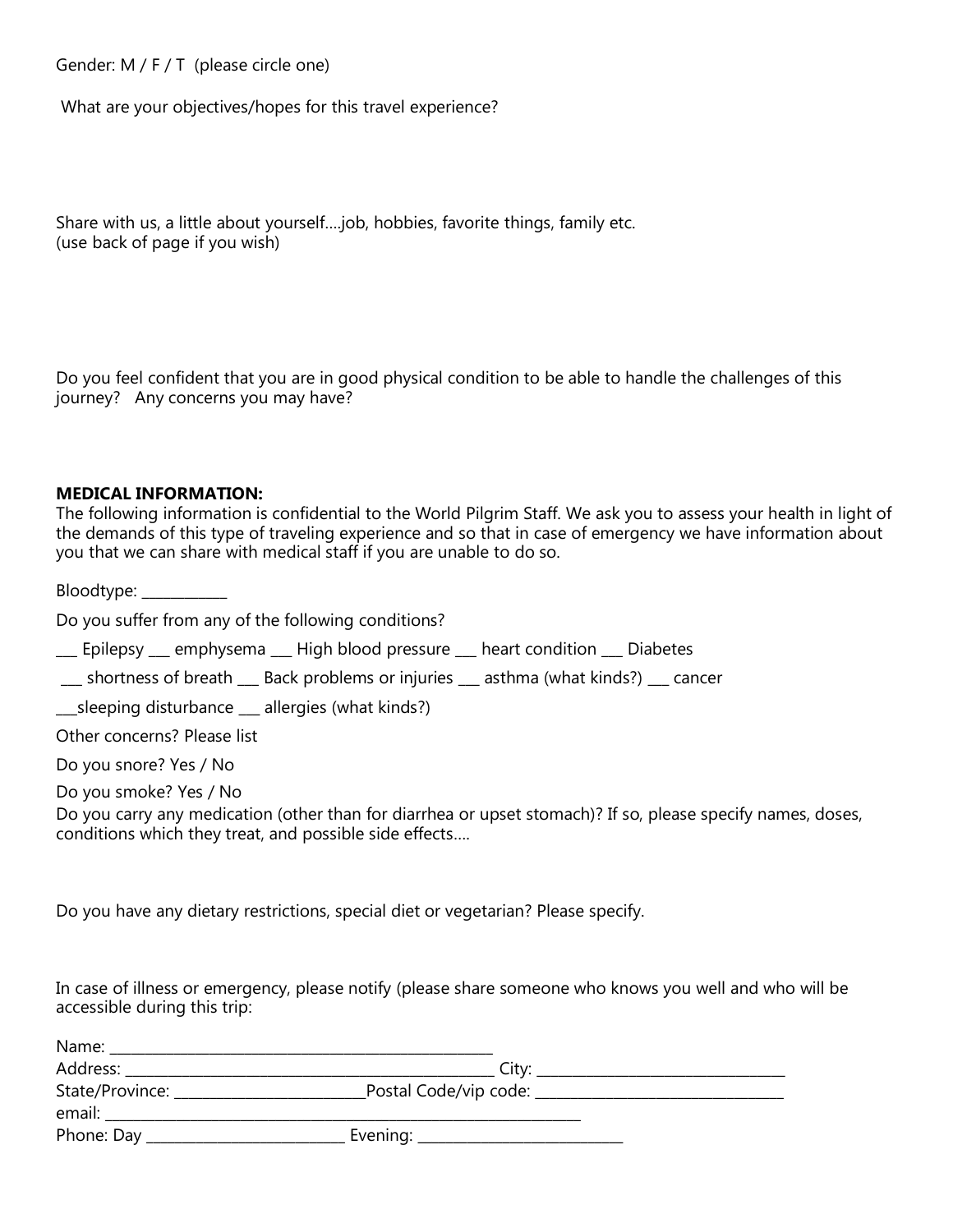# **PERMISSION FORM FOR EMERGENCY MEDICAL TREATMENT**

On rare occasions an emergency requiring hospital treatment may develop during a program. In most cases, administration of an anesthetic, treatment or an injury, or operation on an individual cannot be done without consent of the patient. To avoid a potentially dangerous delay in an emergency and/or if you are unconscious or otherwise unable to give your consent, we request that you sign the following permission to ensure necessary medical treatment.

I hereby grant permission to the World Pilgrim Global Education staff to authorize the administration of such antibiotics, immunizations, anesthesia, and other medications, and to hospitalize and provide such treatment for myself that they consider appropriate based on the advice they have received. I hereby further waive and release any claim I may have against the World Pilgrim Staff/Program, its employees and contractors, sponsors, representatives in regard to these decisions in the administration of emergency medical treatment as described herein.

\_\_\_\_\_\_\_\_\_\_\_\_\_\_\_\_\_\_\_\_\_\_\_\_\_\_\_\_\_\_\_\_\_\_\_\_\_\_\_\_\_\_\_\_\_\_\_\_\_\_\_\_\_\_\_\_\_\_\_\_\_\_\_\_\_\_\_\_\_\_\_\_\_\_\_\_\_\_\_\_\_\_\_\_\_\_\_\_\_\_\_\_\_\_\_\_\_\_\_\_\_\_\_\_\_\_\_\_\_\_\_ Participant's Signature **Date of Americian Structure** Date Date of Americian Control of Americian Control of Americian Control of Americian Control of Americian Control of Americian Control of Americian Control of Americia Parent/Guardian Signature (if participant is under 19)

## **RELEASE OF LIABILITY AGREEMENT**

(Please read carefully before signing)

1. I,\_\_\_\_\_\_\_\_\_\_\_\_\_\_\_\_\_\_\_\_\_\_\_\_\_\_\_\_\_\_\_\_\_\_\_\_\_\_\_\_\_\_\_\_\_ have applied and intend to participate in the World Pilgrim Global Education Inc. Sacred Bali 2020 program.

2. I have voluntarily registered for this program outside of the United States/Canada/my home country.

3. I understand and I am aware that during the program in which I participate certain dangers and/or risks may arise. I expressly voluntarily assume all risk of injury, illness, death and property damage or loss that may result from participation in the World Pilgrim Global Education Incorporated Sacred Bali 2020 program. I will assume all costs for all medical treatments and emergencies that may occur while I Bali or enroute to Bali. I will have travel medical insurance to cover these costs.

4. I also agree to abide by all applicable rules and regulations of the World Pilgrim Global Education Inc. program while participating in the program. I understand that noncompliance may result in expulsion from the program and forfeiture of program fees. I agree to abide by all applicable laws, rules, regulations, instructions during the programme and of the country we are visiting. I further agree that the World Pilgrim Global Education Inc. Staff may terminate my participation during the program if they determine that my continued participation in the program will adversely affect my health, safety or welfare or the health, safety and welfare or enjoyment of other programme participants or leaders. I agree to be responsible for my expenses, travel home, extra hotel costs, change in travel plans if I am no longer participating in the programme.

5. I have read/will read the World Pilgrim Global Education Handbook and agree to participate in all aspects of the programme, all whole group sessions and in the itinerary as has been laid out.

6. I consent to my photo being used publically by World Pilgrim Inc. in its advertising and reporting. I will not be named in the photos.

## **I have carefully read this agreement and release form and fully understand its contents. I sign it of my own free will.**

\_\_\_\_\_\_\_\_\_\_\_\_\_\_\_\_\_\_\_\_\_\_\_\_\_\_\_\_\_\_\_\_\_\_\_\_\_\_\_\_\_\_\_\_\_\_\_\_\_\_\_\_\_\_\_\_\_\_\_\_\_\_\_\_\_\_\_\_\_\_\_\_\_\_\_\_\_\_\_\_\_\_\_\_\_\_\_\_\_\_\_\_\_\_\_\_